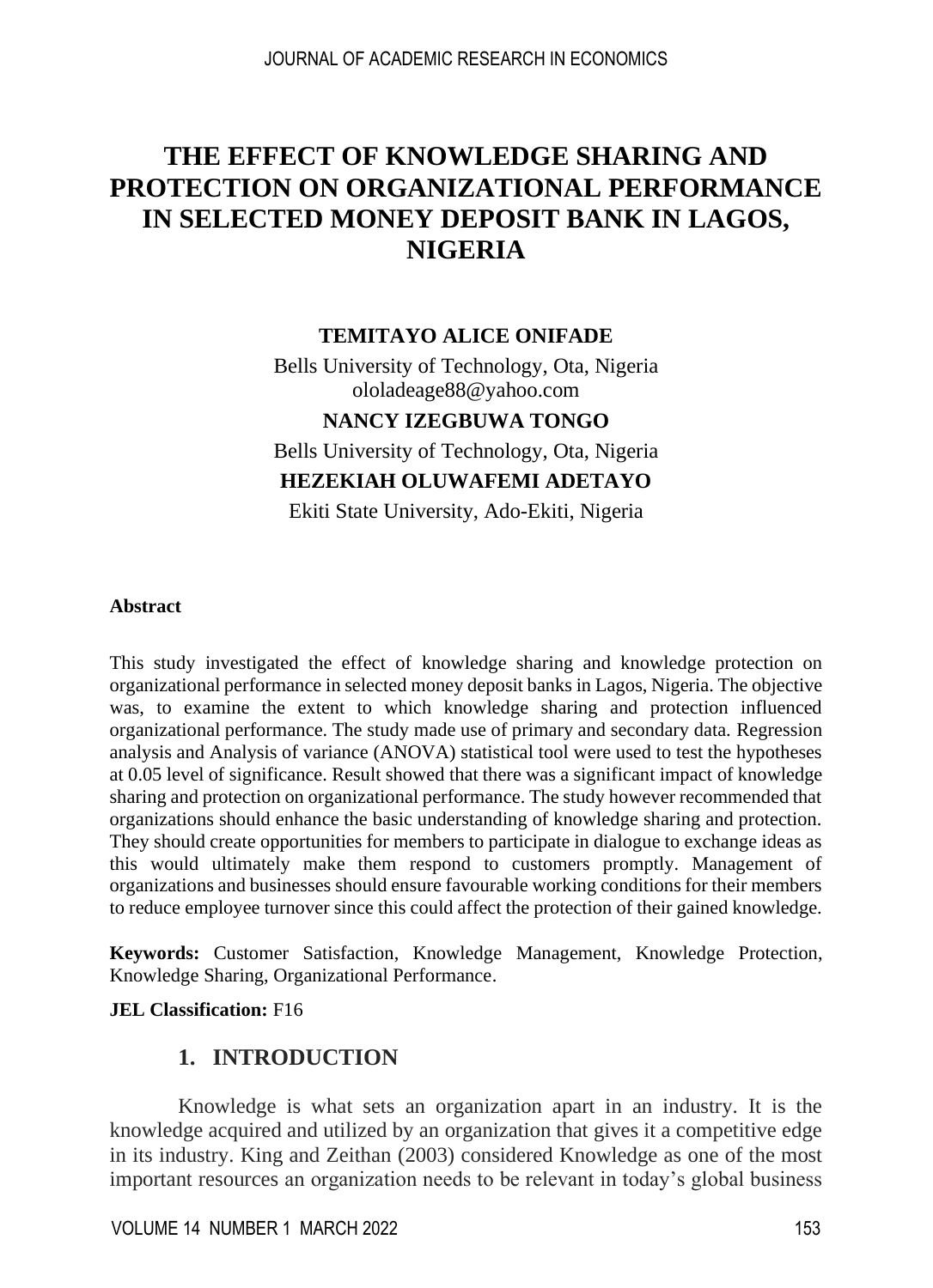landscape. It is described as the understanding and skills possessed by an individual or individuals through learning, experience or education. It is the type of knowledge that is peculiar to an individual that cannot be transferred or imitated.

Knowledge is described to be as old as man's existence which was presented in codes by Greeks and Hindus in ancient time (Lekhanath & Santosh, 2017). The utilization of knowledge by organizations and firm is what is known as knowledge management. Huang (2014) described knowledge management as the assessment of knowledge, experience and expertise by organizations and firms which results in high productivity, outstanding innovation and maximum customer satisfaction.

Past researchers, Alavi et al. (2001), Becerra-Fernandiz, (2014), Gold et al. (2001) have outlined knowledge management to comprise of different variables which include knowledge creation, storage, sharing, application, protection, distribution, conversion, discovery, capture, acquisition and so many more.

This study look at knowledge sharing and knowledge protection in an organization and how it impact organizational performance in the aspect of customer satisfaction and market share expansion. Previous research has shown that knowledge management is positively linked to favourable organizational phenomenon. For example, Saeed (2016) has viewed higher knowledge sharing as leading to employee performance which ultimately results in organizational performance. Willard (2004) described knowledge management as leading to the enhancement of organizational culture. Kongpichaynond, (2009) viewed as promoting effective decision making, while Daniels and Bryson, (2002) stated that knowledge management is the main force behind effective organizational competitiveness and innovation; this stand was emphasized by (Hegazy & Gharab, 2014).

Most of this past research was conducted in developed countries using different knowledge management variables. This study therefore sought to examine the impact of knowledge sharing and protection on organizational performance in a developing country like Nigeria. Hence the study examined the relationship of knowledge sharing and protection and organizational performance in selected money deposit banks in Lagos State, Nigeria.

Organizational performance was examined in the area of customer satisfaction and market share expansion. This was to determine the extent to which knowledge sharing and protection led to high customer satisfaction and market share expansion.

The banking sector was used for this study because banks are always at the witty edge of technology as well as having a great impact in the gross domestic product (GDP) of any Country. Lekhanath and Santosh (2017) noted that there had been a paradigm shift in the banking industry from the period of financial capital to the period where professional workers needed the required knowledge for operation. More so, knowledge management is characterized by technological invention, hence the banking sector was viewed as the most appropriate sector for the study.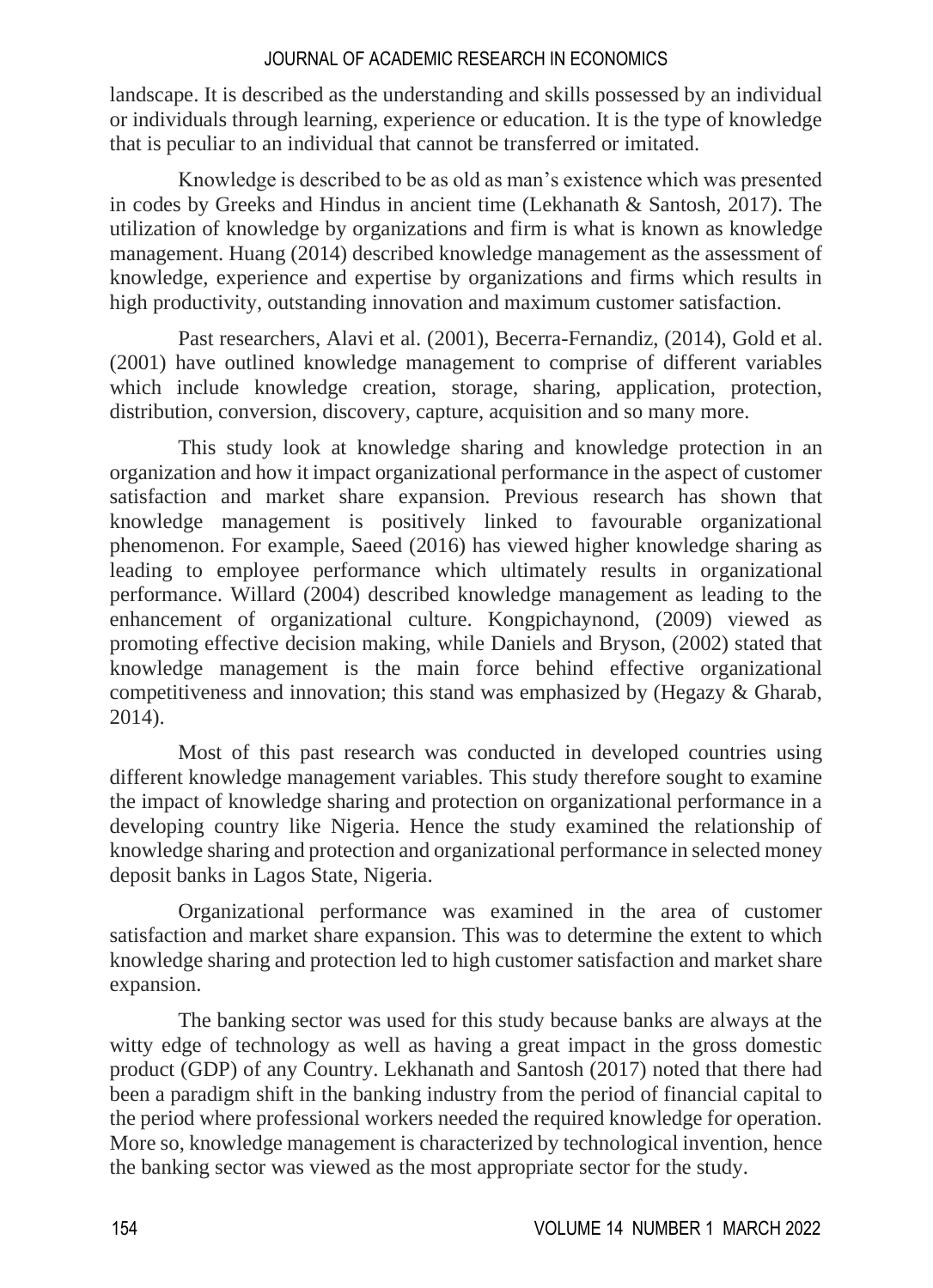### **2. LITERATURE REVIEW**

Knowledge has been seen to be one of the most important resources an organization needs to be able to attain competitive edge in its industry. The knowledge applied by an organization is what distinguishes an organization from other organizations in the same industry. So many past researchers like (Baney, 1995; Nonaka & Takeuchi, 1995; Alawneh, Abuali & Alharabeth, 2009, Mohammad, Rouhollah & Parisa, 2015; Nor, 2018) attested to this fact that knowledge was an inevitable asset in any organization. Kianto, Vanhala and Heilmann (2016) concluded that in managing knowledge, individuals have to be empowered and supported with favourable conditions of learning so that these individuals can conveniently display their skills while gaining new knowledge.

Knowledge has been in existence as far back as man's inception, only then it was portrayed by the ancient and Hindu Greeks (Lekhanath & Santosh, 2017).

Ismail, Al-Alawi, Yousuf and Fraidoon (2007) defined knowledge as the combination of individual information, experience, skills and values. Nonaka and Takeuchi (1995) defined knowledge as the dynamic resource for justification of personal beliefs to obtain the truth. Knowledge, according to Epetimehin and Ekundayo (2011) is an invisible or intangible asset which involves complex cognitive processes of perception, learning, communication, association and reasoning in its acquisition; Knowledge was viewed by Poonkothai (2016) as a critical component needed by organizations to be competitive, innovative and sustainable.

O'Dell and Hubert (2011), defined "Knowledge" as information in action. So many individuals have always confused knowledge with information and data. Therefore, in order to effectively understand the concept of knowledge, it is necessary to know the differences, similarities and relationship between data, information, knowledge and wisdom.

Makori (2009) defined data as the accurate facts used as a source of perspective, design or argument. Information was defined as the communique or response for knowledge or intellect. He defined knowledge as the state of knowing something obtained through understanding or the state of capturing facts or realities through thinking. Wisdom on the other hand was described as the uppermost level of concept and the capability to look beyond the limit with an idea or prudence (Makori, 2009).

Hegazy and Gharab (2014), described data as a presentation of raw number of words about facts, observations or perceptions while they described information as processed data of purpose and relevance. Knowledge as an actionable information is relevant to a decision since it provides solutions to problems. It is a strategic resource which as an asset is highly coveted in today's modern economy.

Knowledge is also viewed as the main force of effective competitiveness and innovation that makes up commodity chain that enhances regional and national development (Baney, 1995; Bhat, 2000; Daniels & Bryson, 2002; Hegazy & Gharab,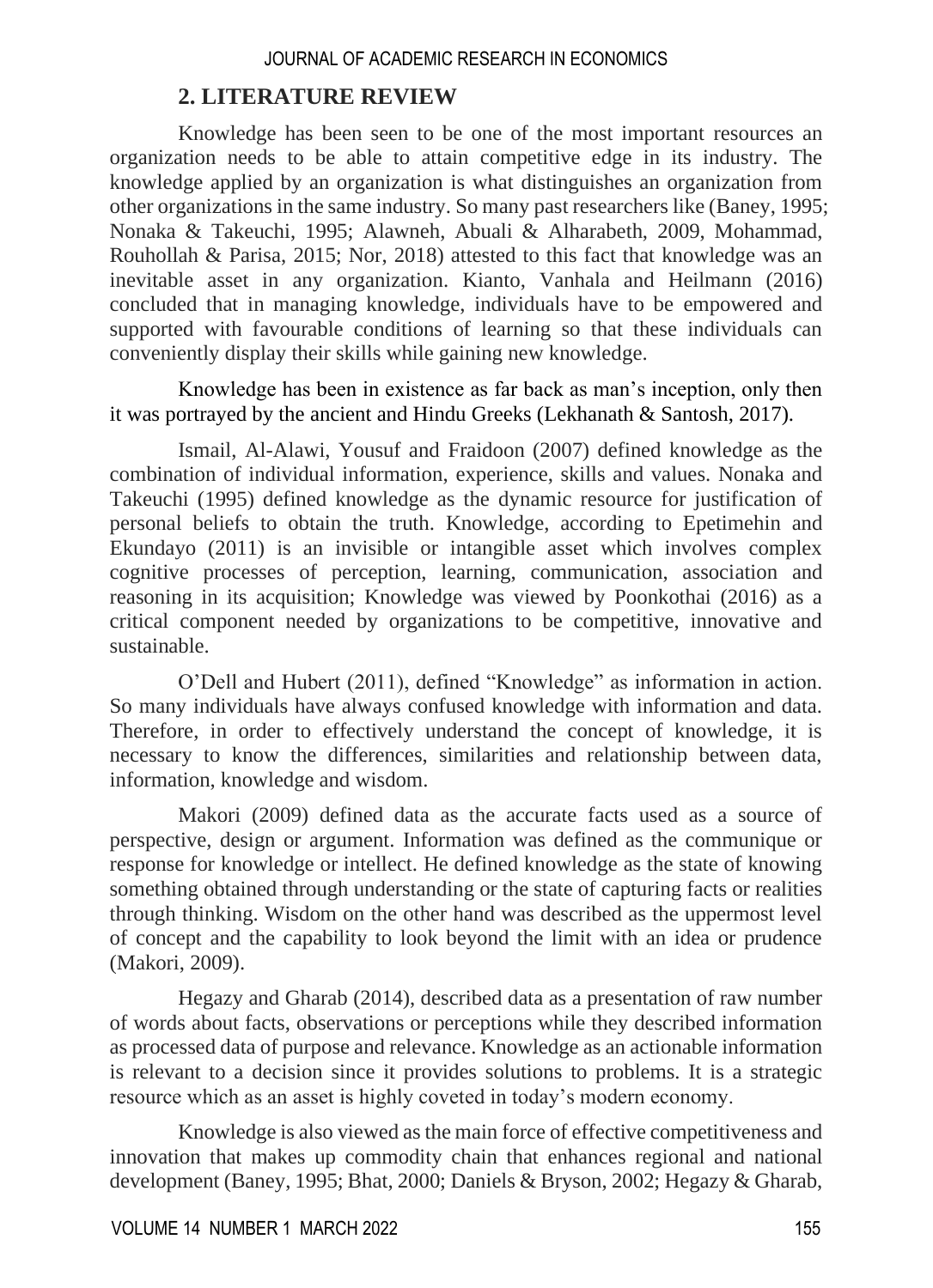2014). Knowledge cannot easily be managed because it is on the mind of the individual, but Information is easily more identified, organized and distributed from the management's point of view. This makes knowledge management highly relevant in providing the appropriate environment for the individuals to operate effectively to the advantage of the organization (Terra & Terezinha, 2003).

There are different types of knowledge as spelt out by past research. These include explicit knowledge, implicit knowledge and tacit knowledge. O'Dell and Hubert (2011) described knowledge as components found in interactions between or among employees. Collins (2010) classified tacit knowledge into three (3). Relational tacit knowledge which include things we can describe in principle if effort is put in describing them; Somatic tacit knowledge which are the things our bodies can do but cannot be described and Collective tacit knowledge which include the type drawn from the society which could be rules or language. This type of knowledge was initially grouped as one by physical chemist and philosopher Michael Polanyi. Therefore, explicit knowledge is also known as formal or codified knowledge which comes in form of documents, contracts, process diagrams, manuals and so on; implicit knowledge is the type of information or knowledge that is not in tangible form but can also be explicit. These include information learnt; databases captured and stored implicit knowledge while tacit knowledge is the type that is learnt through experience or education, the type that is inherent and cannot be transferred; that becomes redundant through experience or education. It could be exhibited in interactions with employees and customers (O'Dell & Hubert, 2011).

Muhammed Ramdani and Hady (2020) examined the influence of knowledge management on organizational performance with Enterprise Resource Planning (ERP) as a mediating connector using 500 employees in a textile firm in Bandung County, with 250 samples as the population of the study. They used structure equating model (SEM) with the help of statistical packages of social sciences (SPSS) application in analyzing their data. They discovered that knowledge sharing has a great influence on organizational performance.

Obeso et al, (2020) researched on "knowledge management processes and organizational performance: the mediating role of organizational learning". They attempted to analyze the impact of knowledge management practices of individuals on the performance of a firm as well as the mediating role of organizational learning between knowledge management processes and performance of the organization. They conducted a telephone survey on 400 managers from Spanish firms. They employed multiple regression analysis to analyze the retrieved data and it was discovered that knowledge creation and knowledge sharing promote the performance of an organization; however, there was no established link between knowledge storage and knowledge performance. They also revealed that organizational learning mediate the relationship between knowledge sharing and performance. The study therefore reveals that not all knowledge management processes have direct positive effect on a firm's performance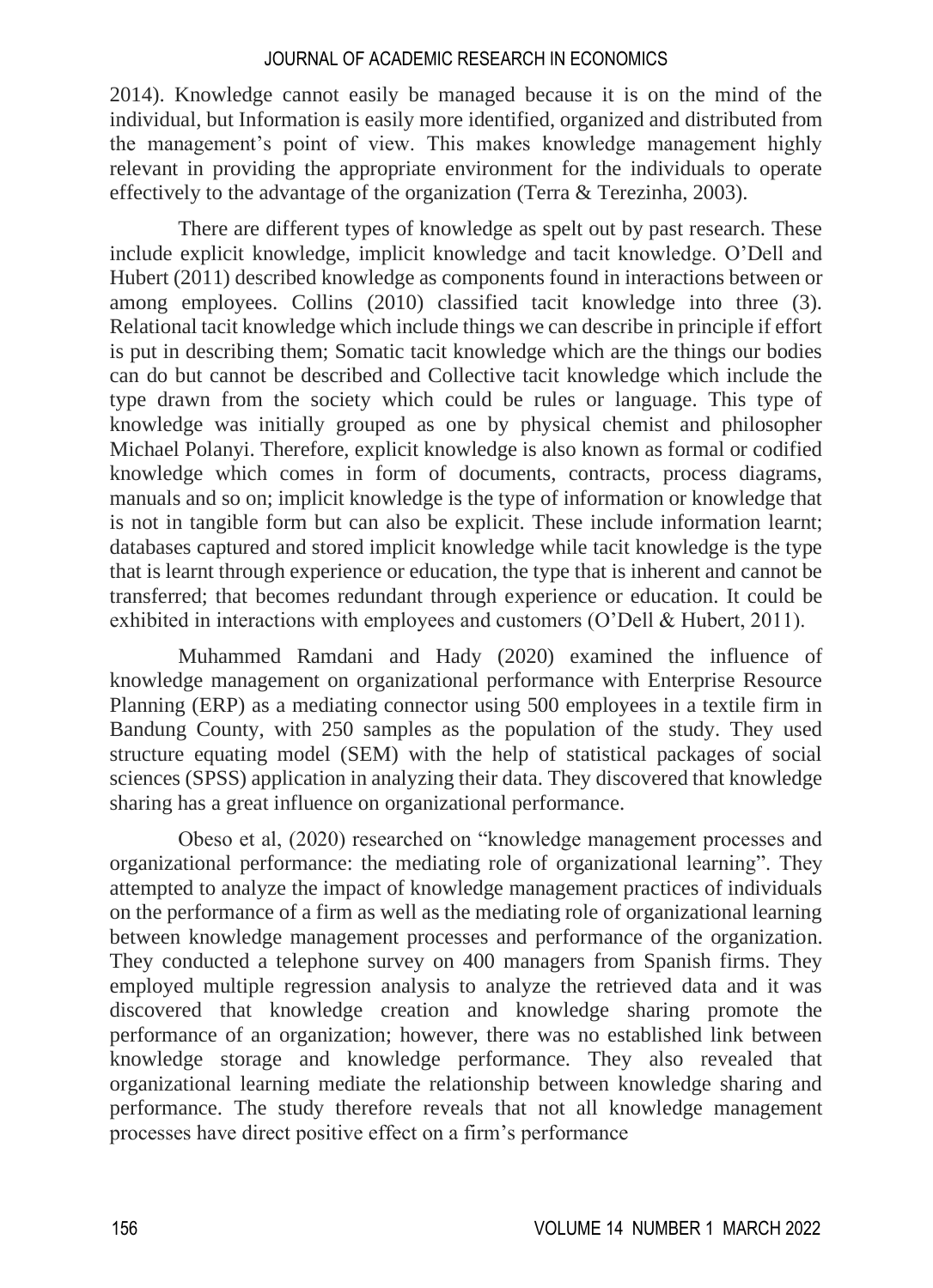Singh and Soltani (2016), researched on the Relationship between knowledge management and organizational performance: A Test on SMEs in Malaysia. They conceptualized knowledge management processes capabilities into four dimensional construct which were knowledge acquisition, knowledge conversion, knowledge application and knowledge protection; while they divided organizational performance into financial and non-financial performance. Findings revealed that knowledge management capabilities were important antecedents of organizational performance.

# **3. METHODOLOGY**

The study focused on some selected deposit Banks in Lagos State. Five banks were used for the study which included Access Bank, First Bank, Guaranty Trust Bank, Diamond Bank and Zenith Bank. Three branches of each of these banks were investigated making a total of 15 Banks. These banks were selected for this study based on their high rate of customer deposit data on the Nigerian Bureau of Statistics Database, 2021. Managers on various levels as well as 30 randomly selected customers of three branches of each of these deposit banks were used for the study.

The study adopted a descriptive research design which is also known as a research survey design. The design established the relationship between knowledge management and organizational performance which were the independent and dependent variables respectively.

The method of data collection was from both primary and secondary data. Structured (closed-ended) questionnaire was used to solicit response from about 263 respondents.

A description of the demography of the respondents was presented by simple descriptive statistics. Tables, pie and bar charts were used to describe the respondents' information. In order to understand the dynamics of the relationship between the components of knowledge management, the respondents' information was collated as tables of percentages. These tables were further analyzed to determine the impact of the factors that made up the components of knowledge management. Each hypothesis was tested using regression analysis.

### **3.1 TEST OF HYPOTHESES**

### **Hypothesis One: Knowledge Sharing.**

**H0**: Knowledge Sharing will not have positive effect on organizational performance in selected banks in Lagos, Nigeria.

**H1**: Knowledge Sharing will have positive effect on organizational performance in selected banks in Lagos, Nigeria.

The regression analysis indicated  $\mathbb{R}^2$  is 0.9824. This means that there is a high level of correlation between the two constructs (knowledge sharing and organizational performance) tested. The p-value affirms this result.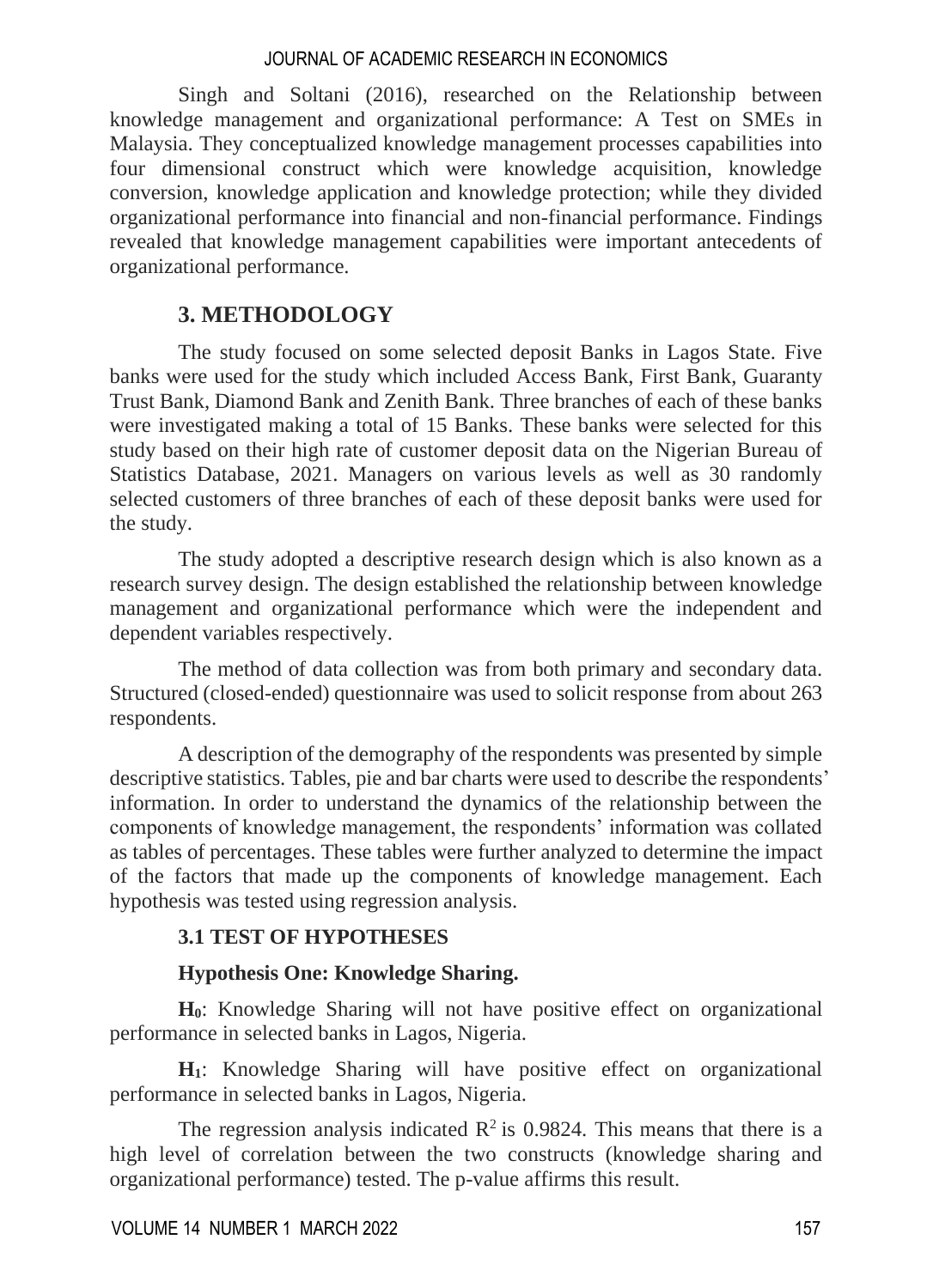| <b>Source</b> | <b>Partial SS</b> | df | MS     |     | Prob > F |
|---------------|-------------------|----|--------|-----|----------|
| Model         | 24630             |    | 4933.2 |     | 0.0353   |
|               | 24630             |    | 6157.5 |     | 0.0353   |
| Residual      |                   |    |        | 121 |          |
| Total         | 24666             |    |        |     |          |

*Table 1: Summary of Hypothesis Test of Knowledge Sharing*

A p- value of 0.0353 is indicates that the null hypothesis should be rejected, and the alternative hypothesis accepted, i.e.

### $P < 0.0121$ : Reject  $H_0$  and Accept  $H_1$

Therefore, it is concluded that Knowledge Sharing significantly affects organizational performance in the selected banks.

# **Hypothesis Two: Knowledge Protection**

**H0**: Knowledge Protection will not influence organizational performance in selected banks in Lagos, Nigeria.

**H1**: Knowledge Protection will significantly influence organizational performance in selected banks in Lagos, Nigeria.

R-squared  $= 0.9885$  Root MSE = 6 Adj R-square = 9.9

*Table 2: Summary of Hypothesis Test of Knowledge Protection*

| <b>Source</b> | <b>Partial SS</b> | df | MS     |     | Prob > F |
|---------------|-------------------|----|--------|-----|----------|
| Model         | 24666             |    | 4933.2 |     | 0.0373   |
|               | 24666             |    | 6157.5 |     |          |
| Residual      | 36                |    |        | 121 |          |
| Total         | 24666             |    | 4933.2 |     |          |

A p- value of 0.0273 is indicates that the null hypothesis should be rejected, and the alternative hypothesis accepted, i.e.

 $P < 0.0121$ : Reject  $H_0$  and Accept  $H_1$ 

Therefore, it is concluded that the extent of knowledge protection greatly influences the performance of organizational performance in the selected banks.

| Table 3: Analysis of Variance |  |  |
|-------------------------------|--|--|
|-------------------------------|--|--|

| <b>ANOVA</b>          |               |            |                |             |      |       |
|-----------------------|---------------|------------|----------------|-------------|------|-------|
|                       |               | Sum<br>of  |                |             |      |       |
|                       |               | Squares    | df             | Mean Square |      | Sig   |
| Between People        |               | 204901.712 | $\overline{4}$ | 51225.428   |      |       |
| Within People         | Between Items | 3.472      | 24             | .145        | .000 | 1.000 |
|                       | Residual      | 37526.688  | 96             | 390.903     |      |       |
|                       | Total         | 37530.160  | 120            | 312.751     |      |       |
| Total                 |               | 242431.872 | 124            | 1955.096    |      |       |
| Grand Mean $= 51.032$ |               |            |                |             |      |       |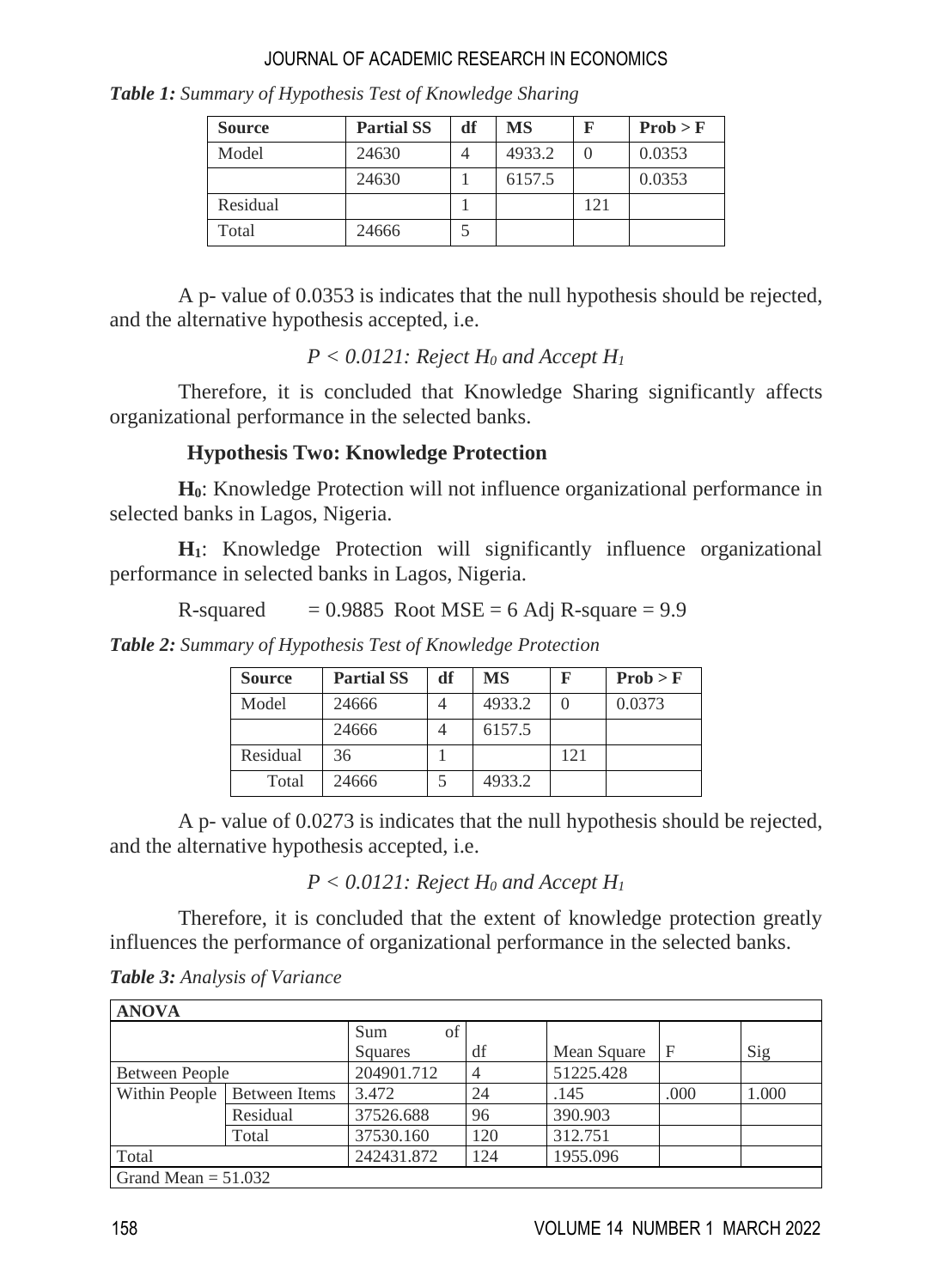The table above shows how well the regression equation fits the data; that is, its ability to predict the dependent variable. It indicates that the dependent variables were predicted by the regression model significantly well. This reflects the statistical significance of the regression model and how it predicted the outcome variable. This means it was a good fit for the data.

### **Knowledge Sharing**

Var 1: Comfortable atmosphere

Var 2: Knowledge sharing through different means

Var 3: Use of modern technological network

Var 4: Provision of opportunity to employees

Var 5: Knowledge sharing amongst employees improved organizational performance.

*Table 4: Correlation Matrix between Knowledge Sharing and Organizational Performance.*

| Variable | Var 1  | Var 2  | Var 3  | Var 4  | Var 5  |
|----------|--------|--------|--------|--------|--------|
| Var 1    | 1.0000 |        |        |        |        |
| Var 2    | 0.9960 | 1.0000 |        |        |        |
| Var 3    | 0.9784 | 0.9775 | 1.0000 |        |        |
| Var 4    | 0.6805 | 0.6550 | 0.5282 | 1.0000 |        |
| Var 5    | 0.9899 | 0.9873 | 0.9952 | 0.5944 | 1.0000 |

The table indicates that the provision of a comfortable environment has a visible impact on knowledge exchange through different means (99.6%). This level of relationship can be attributed to the effect of having a suitable atmosphere for training, workshops and seminars which promotes knowledge sharing in the organization.

Similarly, the effect of having a conducive atmosphere in organizations positively promotes the use of modern technological structures for quick knowledge dissemination (97.8%). It also has a noticeable effect on the improvement of the organization performance (98.9%).

#### **Knowledge Protection**

Var 1: Organization ensures protection of gained knowledge

Var 2: Low employee turnover guarding against leak of knowledge gained

Var 3: Mechanism in place to protect gained knowledge

Var 4: Employees are sensitive to protecting knowledge

Var 5: The extent of knowledge protection ensures industry leadership for the organization.

*Table 5: Correlation Matrix for Knowledge Protection*

| Variable | Var 1  | Var <sub>2</sub> | Var 3 | Var 4 | Var 5 |
|----------|--------|------------------|-------|-------|-------|
| Var 1    | 1.0000 |                  |       |       |       |
| Var 2    | 0.9789 | 1.0000           |       |       |       |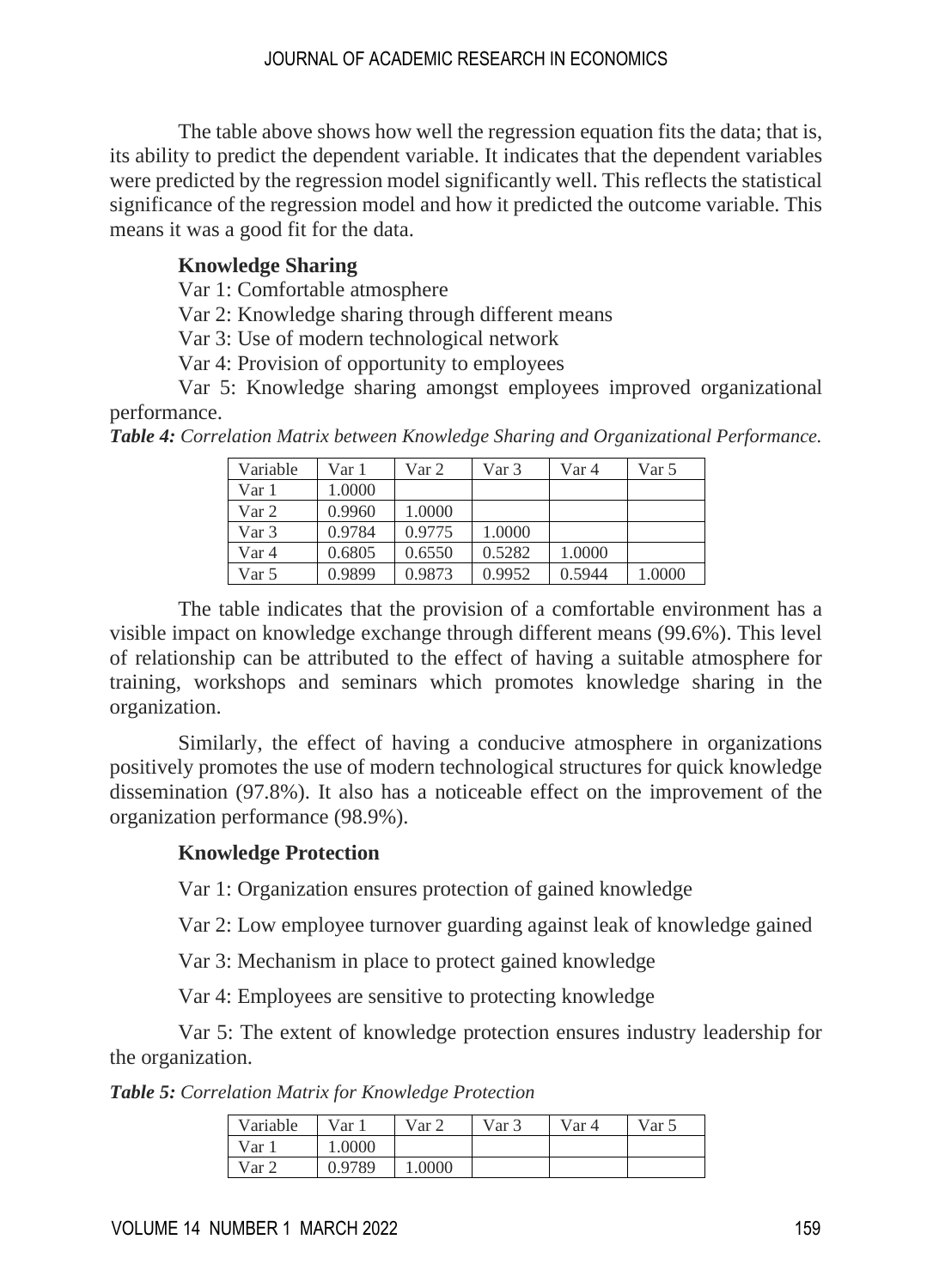Var 3 0.9332 0.9868 1.0000 Var 4 0.9487 0.8674 0.7794 1.0000 Var 5 0.9428 0.9875 0.9948 0.8061 1.0000

JOURNAL OF ACADEMIC RESEARCH IN ECONOMICS

Table above shows that the protection of the knowledge gained by the employees of the organization affirms the low employee turnout (97.9%) which guards against knowledge leak. It is also indicative of the organization's drive (93.3%) to protect knowledge by putting in place mechanisms to protect the knowledge gained by its employees. The correlation matrix above indicates that as a result of the organization's high premium on knowledge protection (94.8%), employees are sensitive to protecting knowledge. It is also clear the protection of knowledge in the organization has helped her gain industry lead (94.3%).

# **4. DISCUSSION OF FINDINGS**

This study dwelt on knowledge management as a driving force for organizational performance. It investigated how knowledge management process enhances organizational performance. It broke down knowledge management into two components which include knowledge sharing and knowledge protection. It examined the extent at which these variables led to organization performance in the area of customer satisfaction and market share expansion.

The study revealed that all the empirical findings supported previous studies. For instance, Obeso, Hernandez-Linares, Lopez-Fernandez, and Serrano-Bedia (2020) discovered that knowledge creation and knowledge sharing promote the performance of an organization. Danish and Munir (2012) found out that there was a significant relationship between knowledge sharing and organizational performance; while Schenkel and Teigland (2015) in their research on the impact of knowledge management practices on organizational performance, discovered that knowledge management activities brings about quality services to customers, high customer satisfaction, efficiency in resource utilization, more profits and overall, improve organizational performance.

Therefore, Findings revealed that knowledge management can greatly affect organizational performance.

# **5. CONCLUSION**

The business world has become so toxic and competitive that it has become so impossible for organizations to stay afloat in its industry using the traditional methods of operations. Governments and business entities all over the world are now concerned about knowledge management. This is as a result of the recognition by the world economies and corporate organizations that knowledge is the main source of wealth in the  $21<sup>st</sup>$  century.

Against this background, the various findings portrayed knowledge management as a necessary tool that would improve the performance of any organization. Therefore, if organizations and businesses alike want to enhance their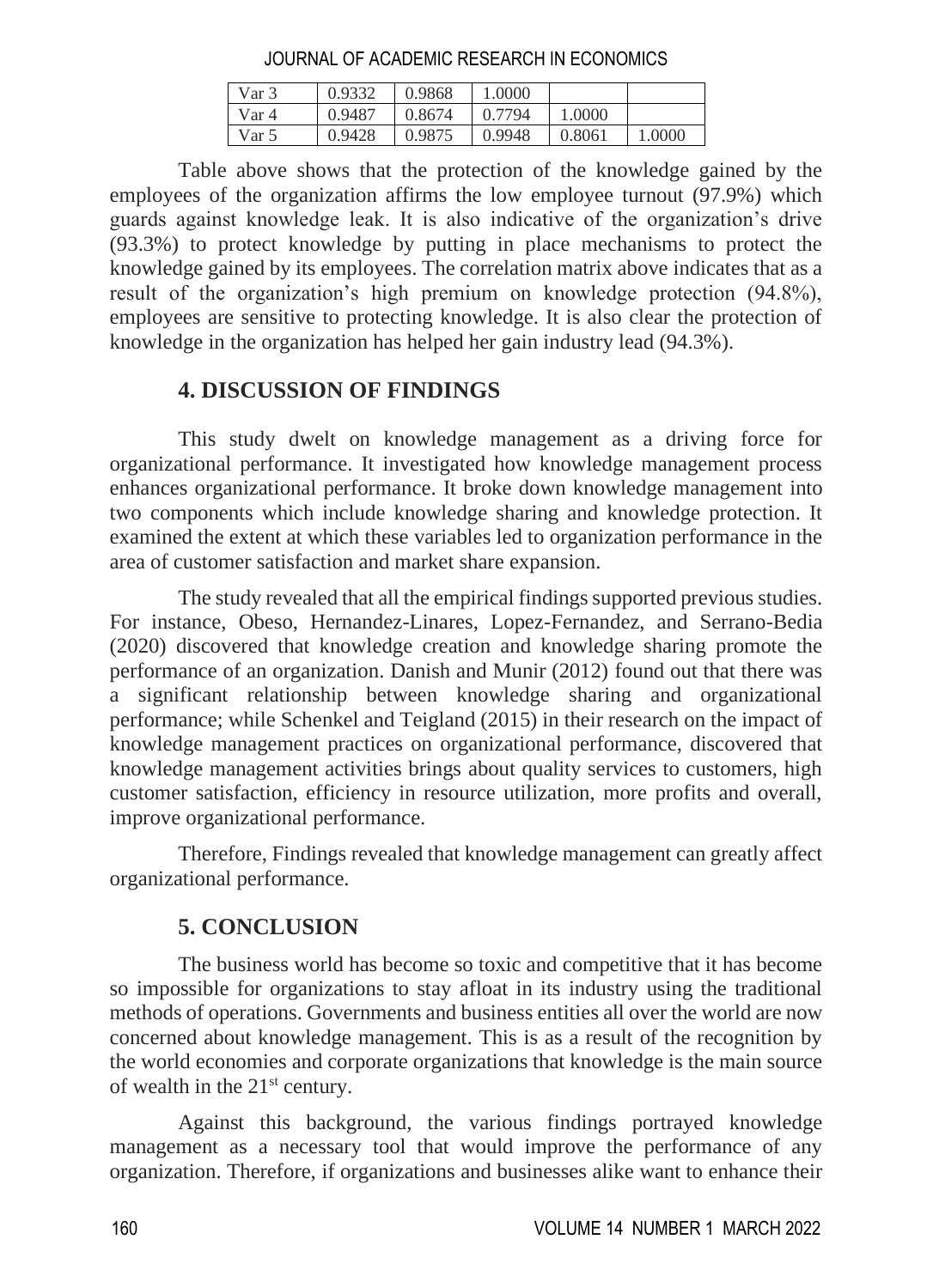overall performance, they have to ensure to put in place adequate measure that can facilitate knowledge management.

For employees to be able to enhance the tacit knowledge and skills they have acquired through experience or learning and to use it to the advantage of the organization, enabling environment must be provided, the organization must ensure high use of technology, information must be readily made available to employees and there must be a reward system in place for outstanding performance as revealed in the study.

Also, organization must also ensure low employee turnover since the study revealed that it was a fast means of information leakage. Therefore, quality measures should be put in place that can guide against employee high turnover in organizations.

There should be strategic training and development structures put in place which could ensure employees are adequately trained and developed to meet the dynamic global business environment, in so doing, employees would begin to display special skills that would greatly be essential to the productivity of the organization. Without the necessary knowledge in place, an organization will continue to go around a circle while those that embrace knowledge management and its processes will blaze trail in their industry.

### **6. RECOMMENDATIONS**

The recommendations spelt out based on the research findings included:

- i. Organizations should enhance the basic understanding of organizational knowledge management processes especially knowledge sharing and knowledge protection. This would greatly improve the overall performance of an organization.
- ii. Organizations and businesses should provide the enabling environment for their employees to share knowledge for improved job performance.
- iii. Organizations should put a system in place that makes use of modern technological network as this enhances knowledge sharing to the growth of the organization.
- iv. Organizations should also ensure effective reward system is in place that would motivate employees to put in their best in their discharge of duty.
- v. Organizations should create opportunities for their members to participate in dialogue, so as to exchange ideas. This ultimately makes them promptly respond to customers.
- vi. Organizations should ensure favourable working conditions for their members so as to reduce employee turnover as this could be a high risk to the protection of their gained knowledge.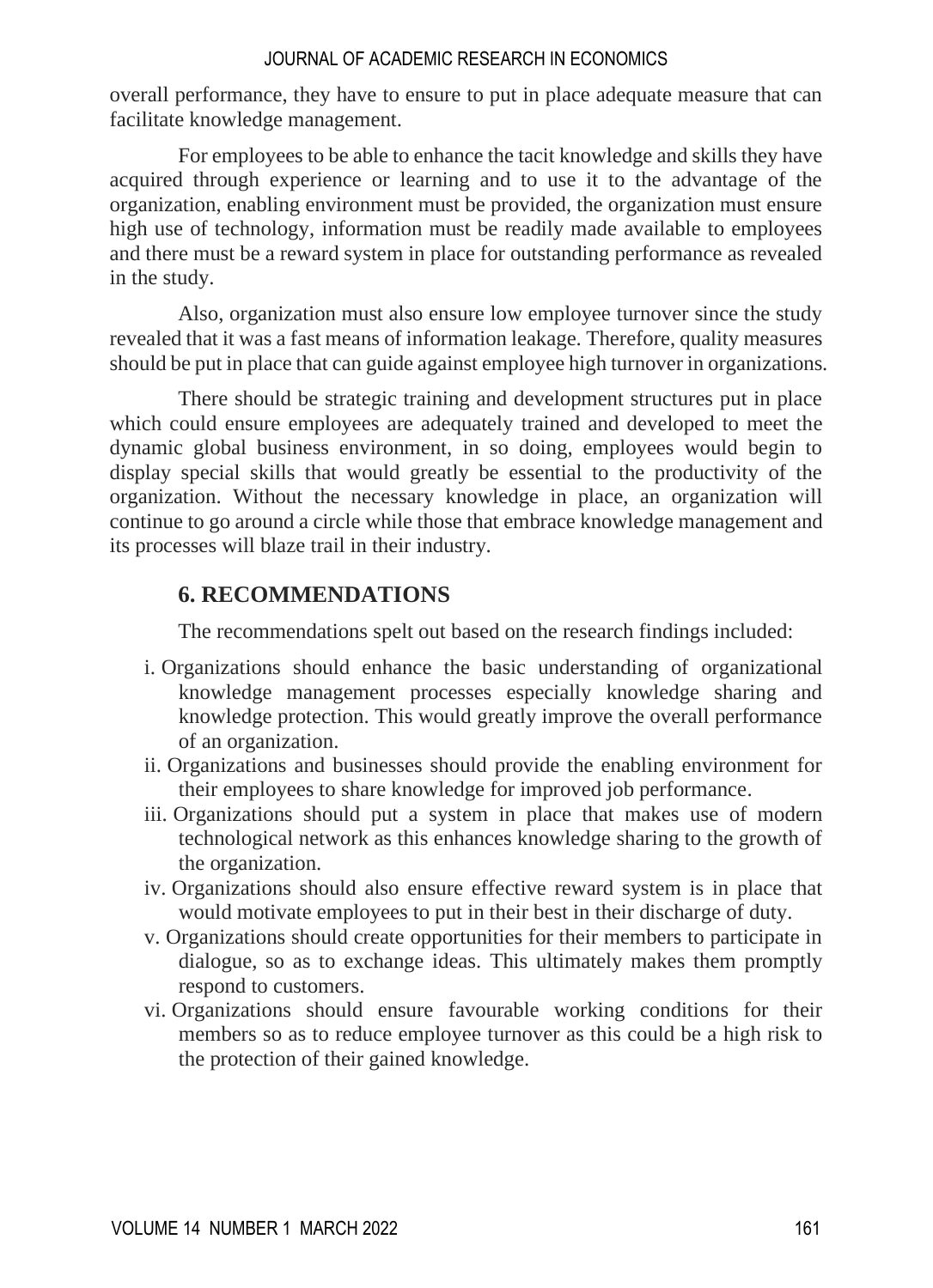#### **REFERENCES**

- Alavi, M., & Denford, J. (2001). *Knowledge Management Process and Practice. Handbook of Organizational Learning and Knowledge Management*, Wiley, Chichester, 1-20.
- Alawneh, A.A., Abuali, A., & Alharabeh, T.Y. (2009). The Role Of Knowledge Management In Enhancing The Competitiveness Of Small And Medium-Sized Enterprise (SMEs). *Communications of the IBIMA*, 10, 98-109.
- Baney, J.B (1995). Looking Inside for Competitive Advantage. *The Academy Of Management Executive,* 9(4) Pp.49-61.
- Becerra-Fernandiz, I., Gonazalez, A., & Sabherwal, R. (2014). *Knowledge Management Challenges, Solutions and Technologies.* New Jersey; Pearson Education Inc.
- Bhatt, G.O. (2001). Knowledge Management in Organizations: Examining The Interactions Between Technologies, Techniques And People. *Journal of Knowledge Management*, 5(1). Pp.68-75.
- Collins, Harry (2010). *Tacit and Explicit Knowledge*, Chicago: University of Chicago Press.<https://doi.org/10.7208/9780226113821.>
- Daniels, J.C., & Bryson, J. R. (2002). Management Services and Serving Manufacturing/ Knowledge -Based Cities and Changing Forms of Production. *Urban Studies*, 29(5/6). 77-91.
- Danish, R.Q., Nawaz, M.M., & Munir, Y. (2012). Impact of Knowledge Management on Organizational Performance. Evidence from Pakistan. *International Journal of Scientific and Engineering Research*. 3(8) 1-7.
- Epetimehin, F.M., & Ekundayo, O. (2011). Organizational Knowledge Management Survival Strategy for Nigeria Insurance Industry: Interdisciplinary *Review of Economics and Management*. 1(2), 9-15.
- Gold, A., Malhotra, A., & Segars, A. (2001). Knowledge Management: An Organizational Capabilities Perspectives. *Journal of Management Information Systems*. 18(1), 185-214.
- Hegazy, F.M., & Gharab, K.E.(2014). The Influence of Knowledge Management on Organizational Business Processes and Employees Benefits. *International Journal of Business and Social Sciences*, 5 (1).
- Huang, K. (2014). Knowledge Sharing in a Third-Party Governed Health and Human Services Network. *Public Administration Review*. 74(5) 587-598.
- Ismail A. A., Yousuf A. N., & Fraidoon M. Y. (2007). Organizational Culture and Knowledge Sharing: Critical Success Factors. *Journal of Knowledge Management*. 11(2), 22-42.
- Kianto, A., Vanhala, M., & Heilmann, P. (2016). The Impact of Knowledge Management on Job Satisfaction. *Journal of Knowledge Management*, 20(4) 621-636.